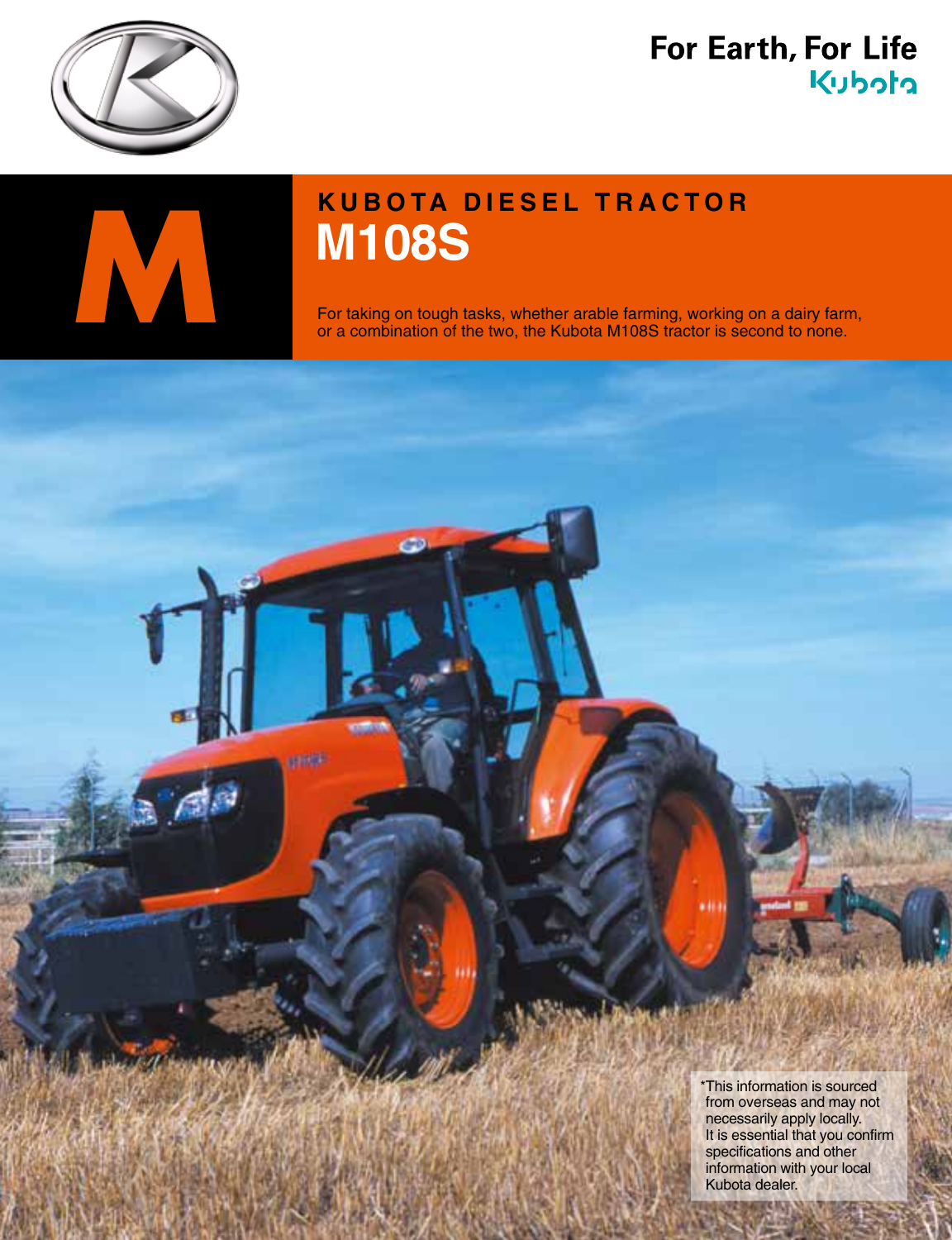

# **A** mid-size tractor with the advance most challenging farming jobs.

## **Kubota Diesel Engine**

ESES BESTEE

The engine of the M108S has been redesigned and reengineered. Of course, it boasts the same durability and quality you've come to expect from Kubota E-CDIS diesel engines. But, this new turbocharged 4 valve per cylinder engine is now cleaner than ever before, offering higher torque and incredible pulling power.

## **Clutchless Hydraulic Shuttle Shift**

operated shuttle lever makes it possible to shift smoothly and easily With a modulating valve, a steering column-mounted, fingerfrom forward to reverse, without using a clutch or stopping the tractor, for more comfortable and productive front-loader operation.

## **Instrument Panel with LCD Readout**

The new instrument panel makes viewing the vital functions of the tractor clear and easy. The LCD readout displays travel

speed, PTO revolution and hour meter information digitally. Illuminated analog indicators include a large tachometer, temperature gauge and fuel gauge.





#### **Slanted Full-open Bonnet**

The bonnet's slanted nose increases visibility. To make engine maintenance a snap, the one-piece, full-opening *bonnet's dual gas shock assist enables it to lift up by itself.* 



#### *Maintenance Easy*

For faster cleaning, the sliding, louverless-type AC condenser and condenser net can be removed in a flash.

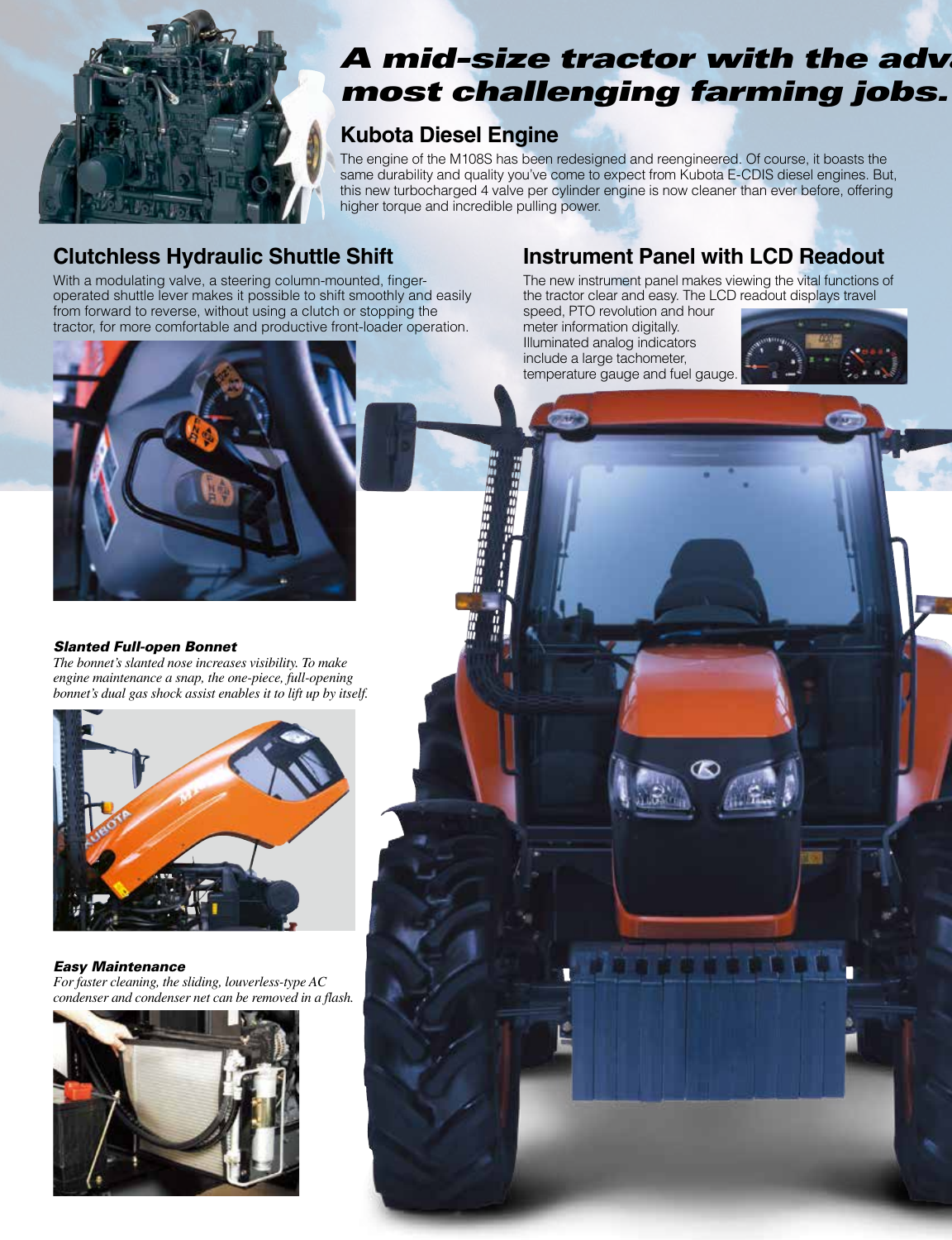## anced features you need to take on the



# **ULTRA GRAND CAB**

suspension seat, and a powerful air conditioner. It Great comfort starts with its contoured, air-

offers low noise and vibration levels. improved visibility, and an uncluttered, full-flat deck with hanging pedals. It even boasts a new wider cabin for more comfortable operation.







## **Live, Independent Hydraulic PTO**

With two shiftable speeds of 540/540E, plus the freedom to smoothly switch the rear PTO on and off, even while the tractor is in motion, this must-have feature greatly enhances spraying, rear cutting, or any other work requiring the PTO.

#### **Assist Cylinder (Optional)** *To give you an incredible lifting capacity of 3,900 kg, two sets of*

*lift assist cylinders are optional.* 



#### **Auxiliary Control Valve**

*Two remote valves come*  $c$ *ancelling* detent and a valve standard on the M108S: a self $with$  *a* floating detent. The  $maximum$  *installation is three valves* (3rd flow control valve  $i$ *s available*  $i$ *.* 



 *Remote AuxiliaryLever Valve Control*



**Hydraulic Trailer Brake**  *(Optional(*

As an added measure of safety, the  *makes brake trailer hydraulic trailer towing safer, even on .slopes*



**Trailer Coupler/**  *Indicator Trailer A trailer coupler and indicator are both available for use with*  $either$  a trailer or additional *.implements*



**Independent Parking**  *Brake*

For increased safety and *reliability, the M108S features an independent parking brake system and a separate drive brake linkage.* 



**Hydraulic Wet Clutch** *Unlike a conventional dry-type clutch, the hydraulic wet-type clutch is more responsive and*  $extremely$ *durable.*